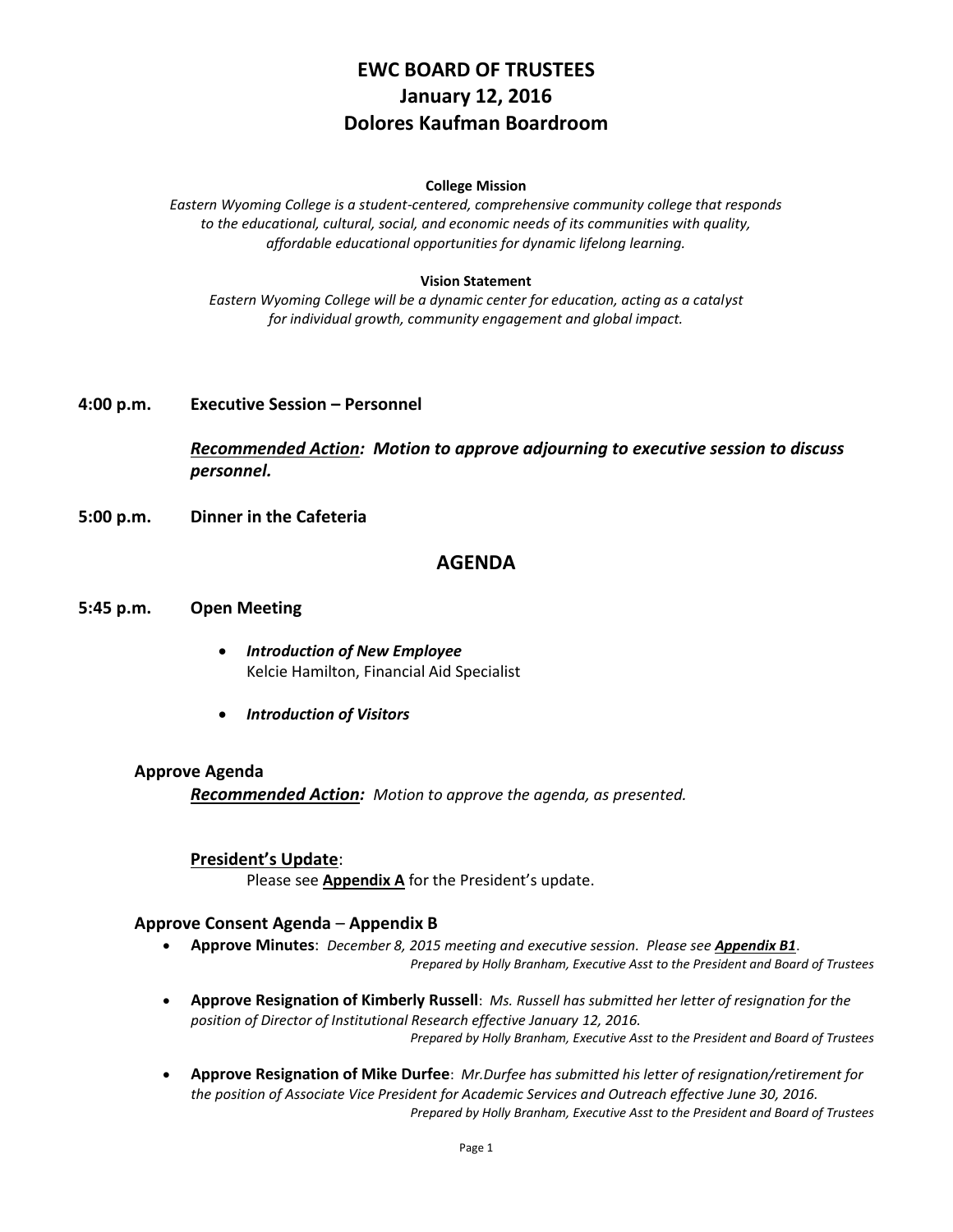- **Approve Resignation of Rick Vonburg**: *Mr. Vonburg has submitted his letter of resignation/retirement for the position of EWC Instructor of Agriculture, Economics and Statistics, and Chair for the Business & Technology Division effective at the end of his current contract.*
	- *Prepared by Holly Branham, Executive Asst to the President and Board of Trustees*
- **Ratify the Appointment of April Clark to the Position of Douglas Nursing Instructor**: *Dr. Patterson polled the Board on December 14, 2015 and received approval to move forward with hiring April Clark for the position of Nursing Instructor at the Douglas Campus*.

*Prepared by Holly Branham, Executive Asst to the President and Board of Trustees*

*Trustees, please feel free to contact Dr. Patterson prior to the board meeting regarding any questions you may have concerning the consent agenda.*

#### *Recommended Action: Motion to approve the consent agenda, as presented*

### **Action Items**

#### **Approve Financial Report**

Please see **Appendix C** for the written financial report and the construction projects update.

*Prepared by Mr. Ron Laher, Vice President for Administrative Services*

### *Recommended Action: Motion to approve the financial report, as presented.*

#### **Approve Early Retirement Notification**

Per Board Policy 3.17 the individuals listed below meet program eligibility criteria and have submitted letters notifying President Patterson of their intent to sever employment from EWC. Their early retirement becomes effective one month following the end of their fiscal year 2016 employment contract or appointment letter. Early retirees are: **Donna Charron** (Cosmetology Instructor) and **Becky Lorenz** (Assistant Librarian).

*Prepared by Mr. Ed Meyer, Director of Human Resources*

### *Recommended Action: Motion to accept the Early Retirement Program intentions of Donna Charron and Becky Lorenz, as presented.*

#### **Approve Reappointment of Administrators**

Per Board Policies 3.2 and 3.22 and the result of completed annual performance evaluations for EWC administrators less the President, President Patterson recommends the Board of Trustees reappoint the following individuals to their respective positions for fiscal year 2017 (1 July 2016 – 30 June 2017): **Michelle Landa** (VP Academic Services), **Rex Cogdill** (VP Student Services) and **Ron Laher** (VP Administrative Services).

*Prepared by Mr. Ed Meyer, Director of Human Resources*

## *Recommended Action: Motion to approve the reappointment of Michelle Landa, Rex Cogdill, and Ron Laher, for fiscal year 2017, as presented.*

#### **Approve Appointment of Kimberly Russell to the Position of Residence Life Coordinator**

The Selection Committee recommended and President Patterson endorsed Ms Kimberly Russell for the position of Residence Life Coordinator. Ms Russell has Residence Life experience as both a student and administrator and a deep background and understanding of EWC, its mission and culture. Kim will be primarily responsible for Eastern Hall residents but will use her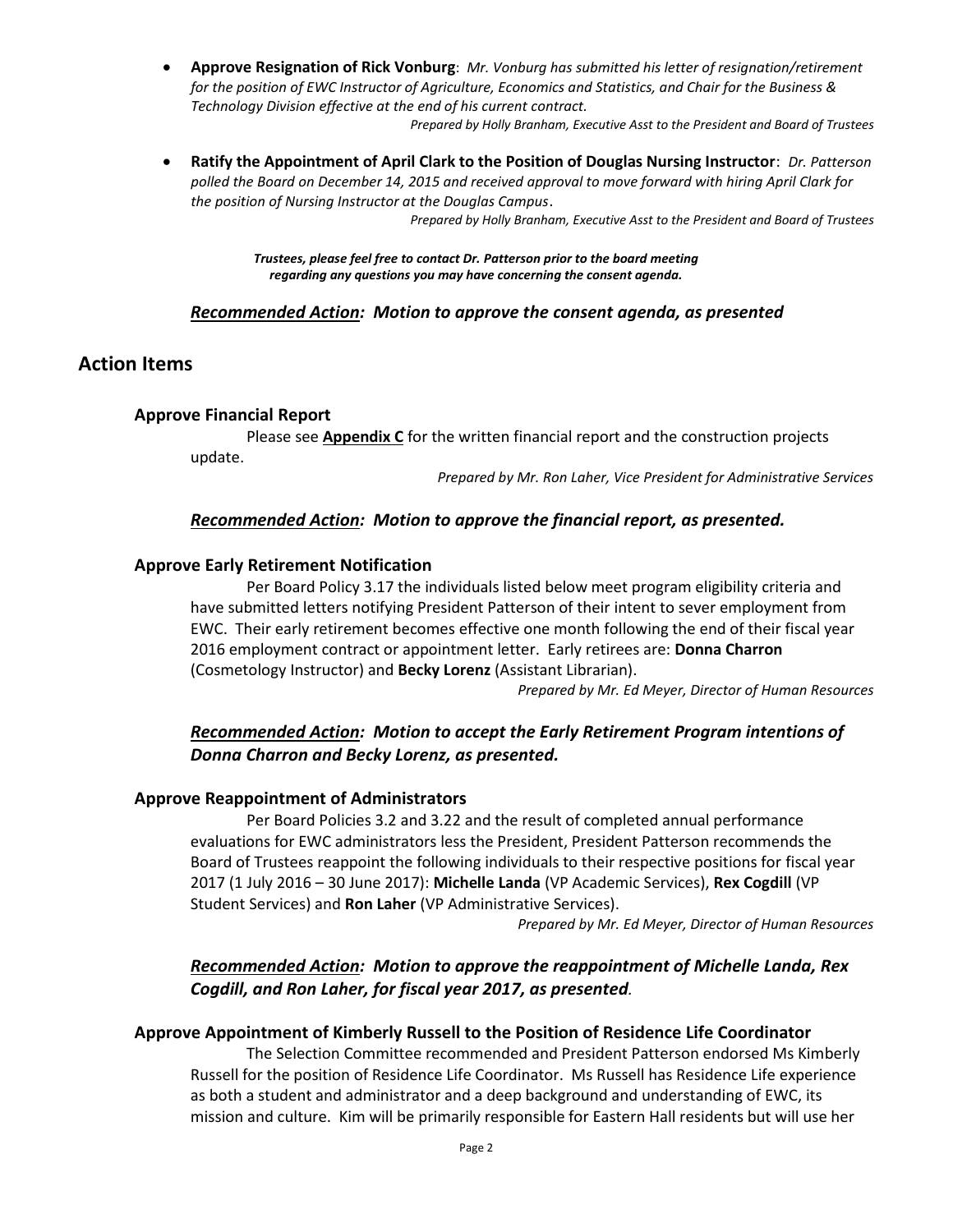analytical and critical thinking skills developed as the College's Institutional Research Director the past 8.5 years to enhance positively residence students' living conditions and their overall college experience. Recommend appointment approval.

*Prepared by Mr. Ed Meyer, Director of Human Resources*

# *Recommended Action: Motion to approve the appointment of Kimberly Russell to the position of Residence Life Coordinator, as presented.*

### **Approve on First Reading New Board Policy 2.8 Institutional Review Board**

At this time, EWC would like to establish a formal institutional review board (IRB) within Board policies and create a framework for the development of associated administrative rules that deal with how human participants are employed in the conduct of institutional research activities. The goals are to provide oversight, define the eligible participants (or those that should specifically be excluded, e.g., minors), have protections in place so that participants' privacy, rights, welfare, and well-being are preserved, and ensure that advance consent/assent is properly documented and researchers receive the appropriate training to use human participants in their studies. In order for an institution to be eligible for certain federal research grants, the IRB must be described within written procedures. However, we anticipate that this IRB will be mainly dealing with research projects proposed by our own faculty as part of a program of professional development relating to the acquisition of a higher or an additional graduate degree credential. Please see **Appendix D** for the proposed policy.

*Prepared by Mr. Ron Laher, Vice President for Administrative Services*

# *Recommended Action: Motion to approve on first reading Board Policy 2.8 Institutional Review Board, as presented.*

# **Approve on First Reading New Board Policies Relating to Media Relations, Advertising, and Commercial Printing**

The following policies are a formalization of the current process we follow. We have had a number of new people the past couple of years and will have more new people to come. Formal policies on how to handle media relations, advertising and commercial printing seem appropriate. We have discussed these policies in the President's Cabinet meetings and at Leadership Team meetings. They were favorably received.

*Prepared by Ms. Tami Afdahl, Director of College Relations*

### **New Board Policy 2.9 Media Relations -- Appendix E**

# *Recommended Action: Motion to approve on first reading Board Policy 2.9 Media Relations, as presented.*

**New Board Policy 2.10 Advertising -- Appendix F**

*Recommended Action: Motion to approve on first reading Board Policy 2.10 Advertising, as presented.*

**New Board Policy 2.11 Commercial Printing -- Appendix G**

*Recommended Action: Motion to approve on first reading Board Policy 2.11 Commercial Printing, as presented.*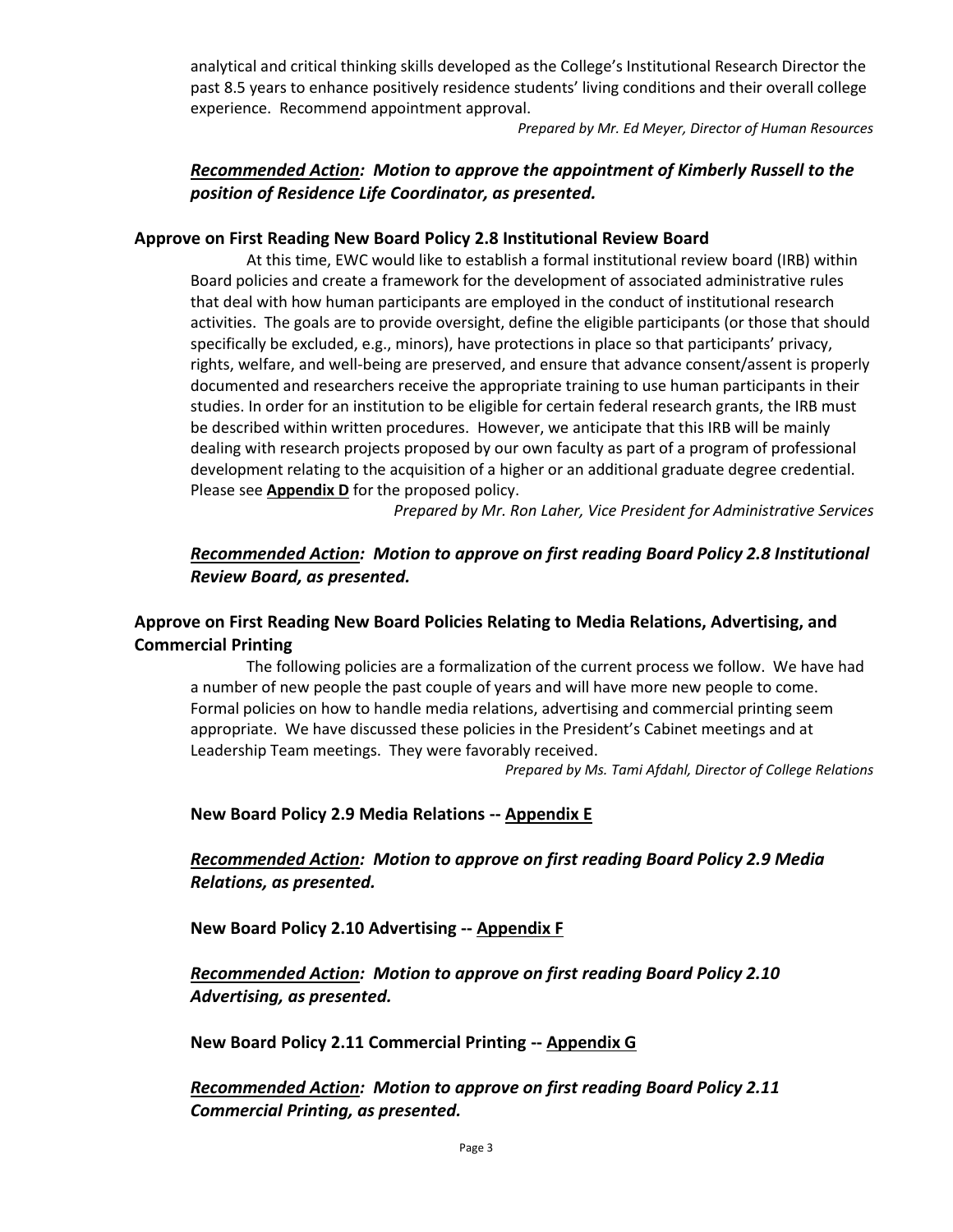# **INFORMATION ITEMS**

### **Institutional Development Update**:

Mr. Hansen will provide an update at the meeting.

### **Staff Alliance Update**:

The Holiday Social went over really well with all who attended. We look forward to continuing to work with the Faculty Senate on future activities. The next Faculty and Staff Fitness Challenge will be beginning this month and will last for 8 weeks. There will be another Fitness Challenge again towards the end of the Spring semester. At this month's Leadership Team Meeting, the Health and Wellness initiative was passed. The Staff Alliance partnered with the Personnel Advisory Committee to make this a reality and now allows for employees the opportunity to donate more than two days to fellow co-workers in need. Staff Alliance would like to welcome Kimberly Russel, vice chair, JoEllen Keigley, Professional Staff Representative, and Sue Schmidt, Classified Staff Representative to the Executive Committee. Holly Lara will remain Secretary/Treasurer and Ed Meyer will be Parliamentarian again this year. A HUGE thank you to the inaugural members of the Executive Committee which consisted of Holly Branham and Dixie Kroenlein for their year of service to this organization.

*Prepared by Ms. Mai Lee Olsen, Staff Alliance President*

### **Student Services Update**:

Please see **Appendix H** for the Student Services update.

*Prepared by Dr. Rex Cogdill, Vice President for Student Services*

### **Academic Services Update**:

Please see **Appendix I** for the Academic Services update. *Prepared by Dr. Michelle Landa, Vice President for Academic Services*

### **College Relations Update**:

Please see **Appendix J** for the College Relations update.

*Prepared by Ms. Tami Afdahl, Director of College Relations*

### **Human Resources Update:**

- Revised Personnel Policies Admin Rules x3 (2.0.8, 3.2.1, 3.15.1)
- Vacancies Posted (2 x P/T Custodian; 1 x P/T Night Security; 1 x Adjunct CNA Instructor) *Prepared by Mr. Ed Meyer, Director of Human Resources*

### **Revised Administrative Rules**:

**Administrative Rule 2.0.8 Facilities Planning Advisory Committee** – The Leadership Team has recommended and Dr. Patterson has approved the removal of this Administrative Rule since ad hoc committees are used for each specific construction project. **Appendix K**

**Administrative Rule 3.2.1 Appointment of Faculty and Staff** – The Leadership Team recommended and Dr. Patterson approved the addition of one sentence to this Administrative Rule as it relates to foreign academic credentials of new employees. The recommended change to this Administrative Rule was proposed by the Personnel Advisory Council. **Appendix L**

**Administrative Rule 3.15.1 Health/Wellness Leave** –The Leadership Team voted to recommend these changes pending review by the College attorney. The College attorney has reviewed and approved the changes as well as Dr. Patterson. There are two major changes to this Administrative Rule. The first change clarifies immediate family as it relates to the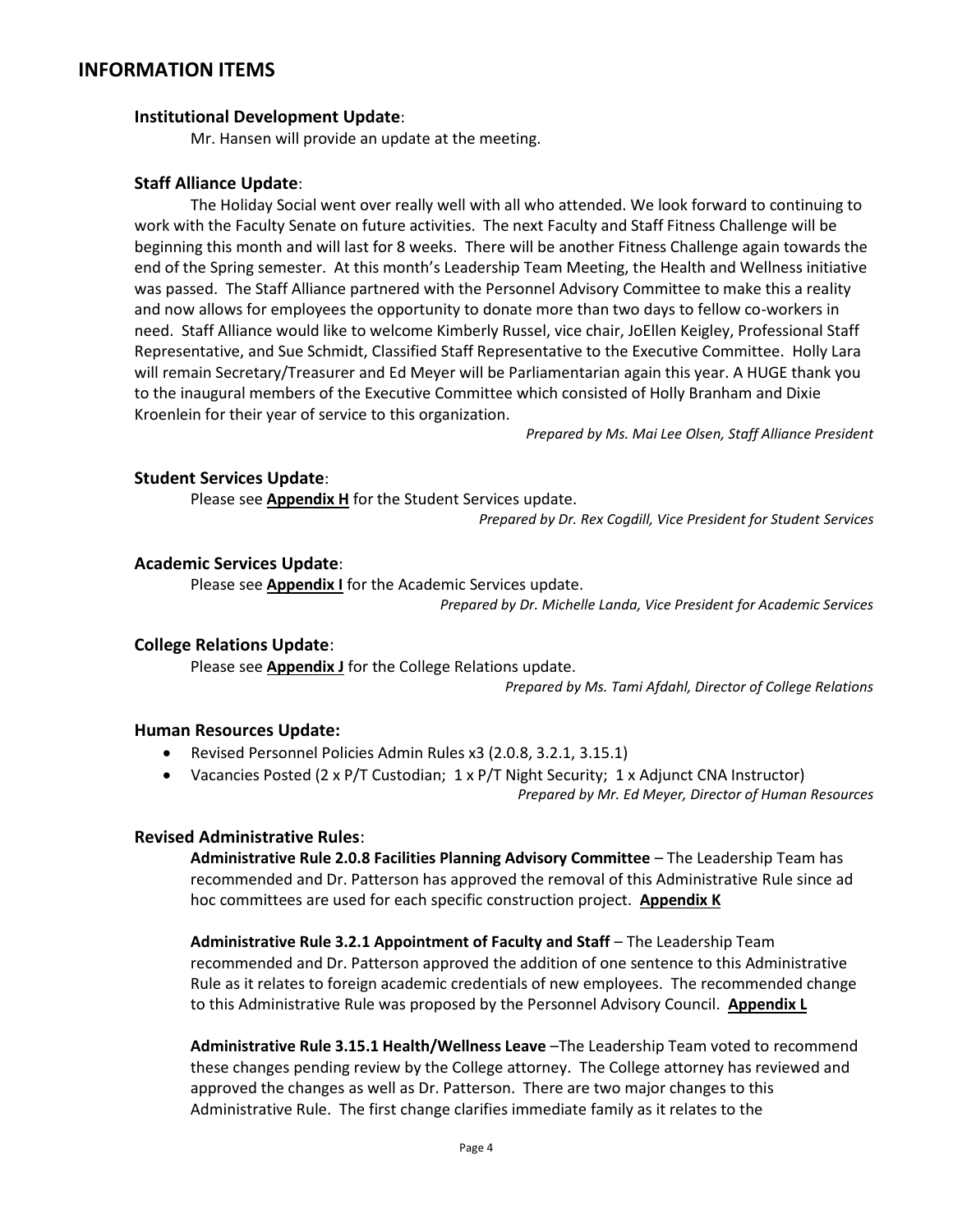Health/Wellness Leave Rule. The second change expands the total number of days in a fiscal year an individual may donate of their Health/Wellness Medical Leave. The Personnel Advisory Council and the Staff Alliance proposed the changes to this Administrative Rule. **Appendix M**

### **New Guidelines for Administrative Rules Approval**: See **Appendix N**.

### **Trustee Topics**

 **February 8-11, 2016, ACCT National Legislative Summit, Washington DC** – Please let Holly know if you wish to attend.

**Adjournment**